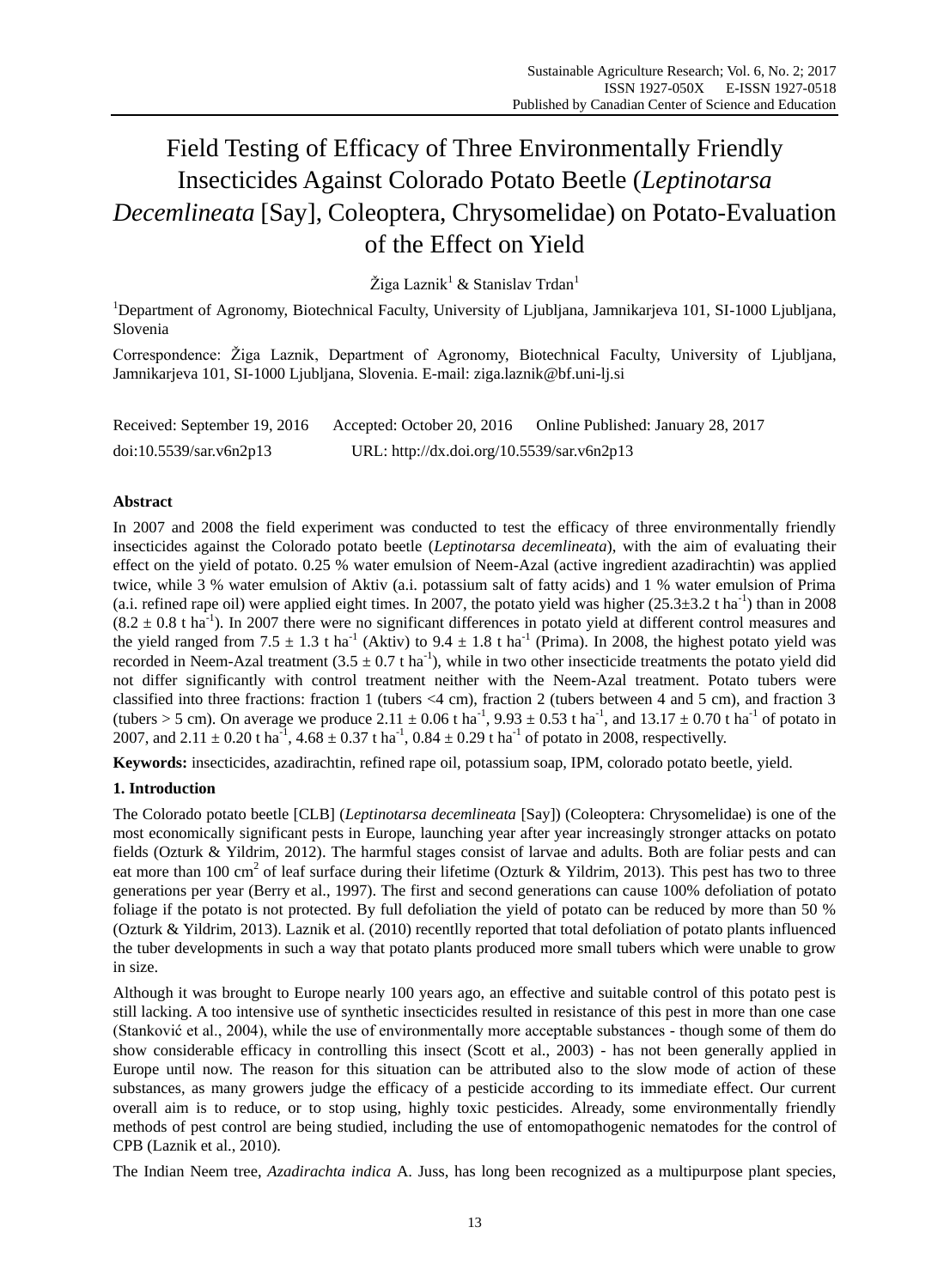with uses varying from medicinal to plant protection (Schmutterer, 1990). Hence, the insecticidal properties of azadirachtin, the most active molecule extracted from its kernels, have been exhaustively studied over the past three decades. These properties include antifeedancy, repellency, ovipositional deterrence, inhibition of fertility, reduction of fitness, and disruption of insect growth. The mechanisms involved and the potential of neem-based insecticides to control a wide range of insects, including CPB, have been reviewed by Schmutterer (1990) and Mordue and Blackwell (1993). In addition, to contact toxicity, systemic activity has been documented (Gill & Lewis, 1971; Osman & Port, 1990). The efficacy of azadirachtin to CPB has been demonstrated under laboratory conditions by Trdan et al. (2007). Several neem extracts have been commercialized in the United States and Europe (Immaraju, 1998).

Fatty acids and their derived soap products were first regarded as contact insecticides over 80 years ago (Fulton, 1930). However, research on pesticidal soaps was discontinued because of the popularity of synthetic insecticides, until the resurgence of interest in the 1970s. Since the early 1980s, commercial formulations of soap have been available for the control of soft-bodied pests, such as mites, aphids, and psyllids, on ornamentals as well as on selected fruit and vegetable crops (Koehler et al., 1983). Trdan et al. (2006) also confirmed moderate efficacy of potassium soap against the cabbage stink bugs in white cabbage. Soaps induce rapid mortality by disrupting the permeability of insect cuticles and by causing asphyxiation through obstruction of the spiracles (Koehler et al., 1983).

Insecticidal oils, including those of botanical or mineral origin, are favorable biorational pesticides for management of numerous pest insects, especially soft-bodied insects (Yang et al., 2010). Oils have different effects on pest insects. The most important is that they block the air holes (spiracles) through which insects breath, causing them to die from asphyxiation (Butler et al., 1989). In some cases, oils also may act as poisons, interacting with the fatty acids of the insect and interfering with normal metabolism (Liang & Liu, 2002). Oils also may disrupt how an insect feed, a feature that is particularly important in the transmission of some plant viruses by aphids (Fournier & Brodeur, 2000).

The aim of our research was to investigate the field efficacy of three natural substances (azadirachtin, refined rape oil and potassium salt of fatty acids known as potassium soap [produced by adding potassium hydroxide to the fatty acids present in animal fats and plant oils]) to control CPB and to evaluate the effect of treatment on potato yield. Trdan et al. (2007) confirmed in a preliminary laboratory investigation a high susceptibility of CPB adults and larvae to refined rape oil (high mortality rate of adults five days after treatment), while azadirachtin was less effective in their research.

#### **2. Material and Methods**

#### *2.1 Experimental Field*

We planted the Kondor potato variety in a plot measuring 40 x 5.9 m on the experimental field of the Biotechnical Faculty in Ljubljana, Slovenia (46°04'N, 14°31'E, 299 m alt.) on 11 April 2007 and on 28 April 2008. The preparation of the field began in autumn 2006, when stable manure  $(30 \text{ t} \text{ ha}^{-1})$  was spread and then the field was ploughed. In spring time the field received the mineral fertiliser, NPK (15:15:15). In both years after the potato harvest we seeded the oil radish variety Raula  $(20 \text{ kg ha}^{-1})$ , which later served as a green manure. The potato was planted with a two-row automatic planting machine with shedding discs. The planting speed was 3 km h<sup>-1</sup>, planting depth was around 5 cm with row distance of 75 cm. The planting density was 45,000 tubers ha<sup>-1</sup>, and distance between tubers in a row was 29.7 cm. We divided the field into four blocks, and in each there were four treatments: control (unsprayed), Neem-Azal (0.25 % water emulsion; a.i. azadirachtin; manufacturer and supplier Metrob d.o.o., Ljubečna, Slovenia), Prima (1 % water emulsion; a.i. refined rape oil; manufacturer and supplier Unichem d.o.o., Sinja Gorica, Slovenia) and Aktiv (3 % water emulsion; a.i. potassium salt of fatty acids; manufacturer and supplier Unichem d.o.o., Sinja Gorica, Slovenia). The size of each treatment parcel was  $14.75 \text{ m}^2 (2.5 \text{ x } 5.9 \text{ m}).$ 

#### *2.2 Agri-technical Measures*

The herbicide Sencor WG 70 (0.75 kg ha<sup>-1</sup>, a.i. metribuzin; manufacturer: Bayer CropScience, Leverkusen, Germany; supplier: Bayer d.o.o., Ljubljana, Slovenia) was used (29 May 2007) after the potato plants grew to 5 cm. On 14 May 2008 we used the herbicide Plateen  $(2.5 \text{ kg ha}^{-1})$   $(a.i.$  flufenacet and metribuzin; manufacturer: Bayer CropScience; supplier: Bayer d.o.o.). When the economic treshhold (25 adults counted on 50 potato plants) <sup>4</sup> was exceeded, application of insecticides was conducted. The economic treshold was in 2007 exceeded on 18 May and in 2008 on 15 May. In 2007 the insecticide Neem-Azal was applied on 25 May and on 13 July, the application with Aktiv and Prima was conducted on 18 May, 25 May, 5 June, 15 June, 26 June, 5 July, 13 July and 25 July. In 2008 the insecticide Neem-Azal was applied on 21 May and on 9 July, the application with Aktiv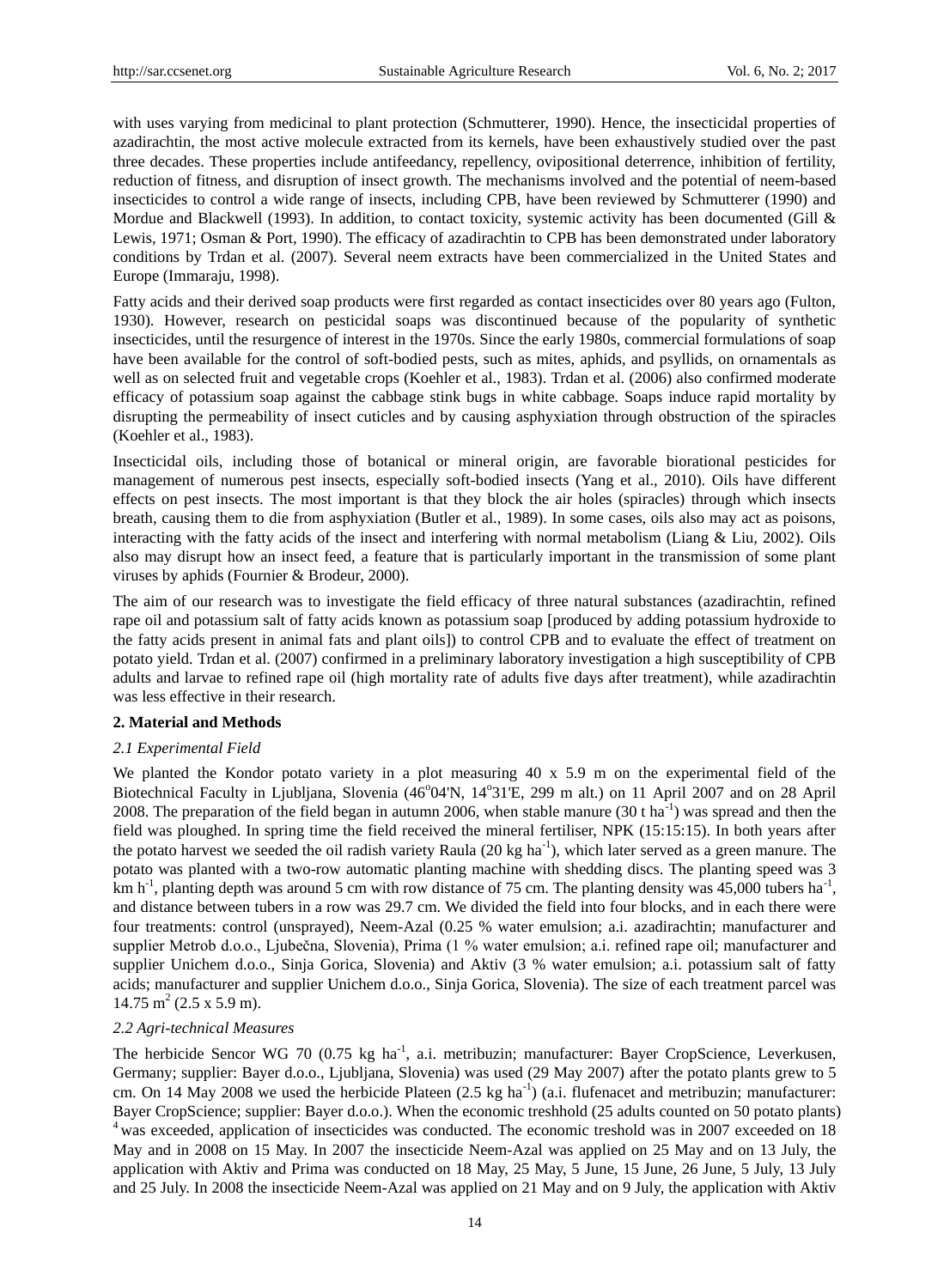and Prima was conducted on 17 May, 23 May, 1 June, 9 June, 17 June, 1 July, 9 July and 17 July. We applied insecticides using the backpack sprayer Solo 425. The jet stream nozzle number 04F110 with a pressure of 2 bars was used.

Due to the large possibility in appearance of late blight (*Phytophthora infestans* [Mont.] de Bary) we sprayed the potatoes with the fungicide Acrobat MZ  $(2.5 \text{ kg ha}^{-1})$  (a.i. dimetomorf-9 % and mancozeb-60 %; manufacturer: BASF SE, Ludwigshafen, Germany; supplier: BASF Slovenija, d.o.o., Ljubljana) on 29 May and 13 June 2007. In 2008 the fungicide Melody duo  $(2.5 \text{ kg ha}^{-1})$   $(a.i. \text{iprovalicarb-5.5 } %$  and propineb-61.3 %; manufacturer: Bayer CropScience; supplier: Bayer d.o.o.) was applied for the same purpose on 26 June, and on 24 July. The potatoes were harvested with a back output machine with two rolling plates on 8 August 2007 and on 12 August 2008. On the day of harvest the tubers were classified with a special shaking device into three fractions: fraction 1 (tubers <4 cm), fraction 2 (tubers between 4 and 5 cm), and fraction 3 (tubers > 5 cm) and weighed them separately as well as together. Later we calculated this to the  $t$  ha<sup>-1</sup>.

#### *2.3 Statistical Analysis*

Differences in yield were analysed with the use of ANOVA. Prior to analysis, each variable was tested for homogeneity of variance, and the data found to be non-homogenous was transformed to log(Y) before ANOVA. Significant differences ( $P \le 0.05$ ) between mean values were identified using Student-Newman-Keuls's multiple range test. All statistical analyses were done using Statgraphics Plus for Windows 4.0 (Statistical Graphics Corp., Manugistics, Inc., Rockville, MD, USA). The data is presented as untransformed means  $\pm$  SE (Laznik et al., 2012).

#### **3. Results**

A group analysis demonstrated that in 2007 ( $F = 4.50$ ;  $df = 3$ , 47;  $P = 0.0559$ ) the potato yield was not affected by measures of pest control, while in 2008 ( $F = 7.95$ ; df = 3, 47;  $P = 0.0114$ ) the mentioned measures had significant differences in potato yield. In 2007 the highest yield was obtained in the Prima treatment (9.35  $\pm$  1.81) t ha<sup>-1</sup>) and lowest in the Aktiv treatment (7.51  $\pm$ 1.26 t ha<sup>-1</sup>) (Figure 1). In 2008 the highest yield was obtained in the Neem-Azal treatment  $(3.47 \pm 0.68 \text{ t} \text{ ha}^{-1})$  and lowest in the control treatment  $(2.03 \pm 0.38 \text{ t} \text{ ha}^{-1})$ . A group analysis demonstrated that in 2007 (F = 216.63; df = 2, 47; *P* < 0.0001) and 2008 (F = 87.07; df = 2, 47; *P* < 0.0001) the potato yield was affected by different size fractions. In 2007 the highest yield was obtained with fraction 3 (tubers > 5 cm)  $[13.17 \pm 0.71$  t ha<sup>-1</sup>] and the lowest with fraction 1 (tubers <4 cm)  $[2.11 \pm 0.06$  t ha<sup>-1</sup>]. In 2008 the highest yield was obtained with fraction 2 (tubers between 4 and 5 cm)  $[4.40 \pm 0.43$  t ha<sup>-1</sup>] and the lowest with fraction 3 (tubers  $>$  5 cm) [0.84  $\pm$ 0.29 t ha<sup>-1</sup>].



Figure 1. Potato yield [t/ha] at different control treatments in 2007 and 2008. Mean values followed by the same letter do not differ (P≤0.05) according to Student-Newman-Keuls's multiple range test. Bars represent SE of mean potato yield.

No statistically significant differences between the treatments were determined in 2007 ( $F = 0.75$ ;  $df = 3$ , 15;  $P =$ 0.5493, while in 2008 (F = 1.03; df = 3, 15;  $P = 0.0252$ ) such differences were established in fraction 1. On average we produced per treatment 2.11  $\pm 0.06$  t ha<sup>-1</sup> of potato in 2007 and 2.11  $\pm 0.20$  t ha<sup>-1</sup> of potato in 2008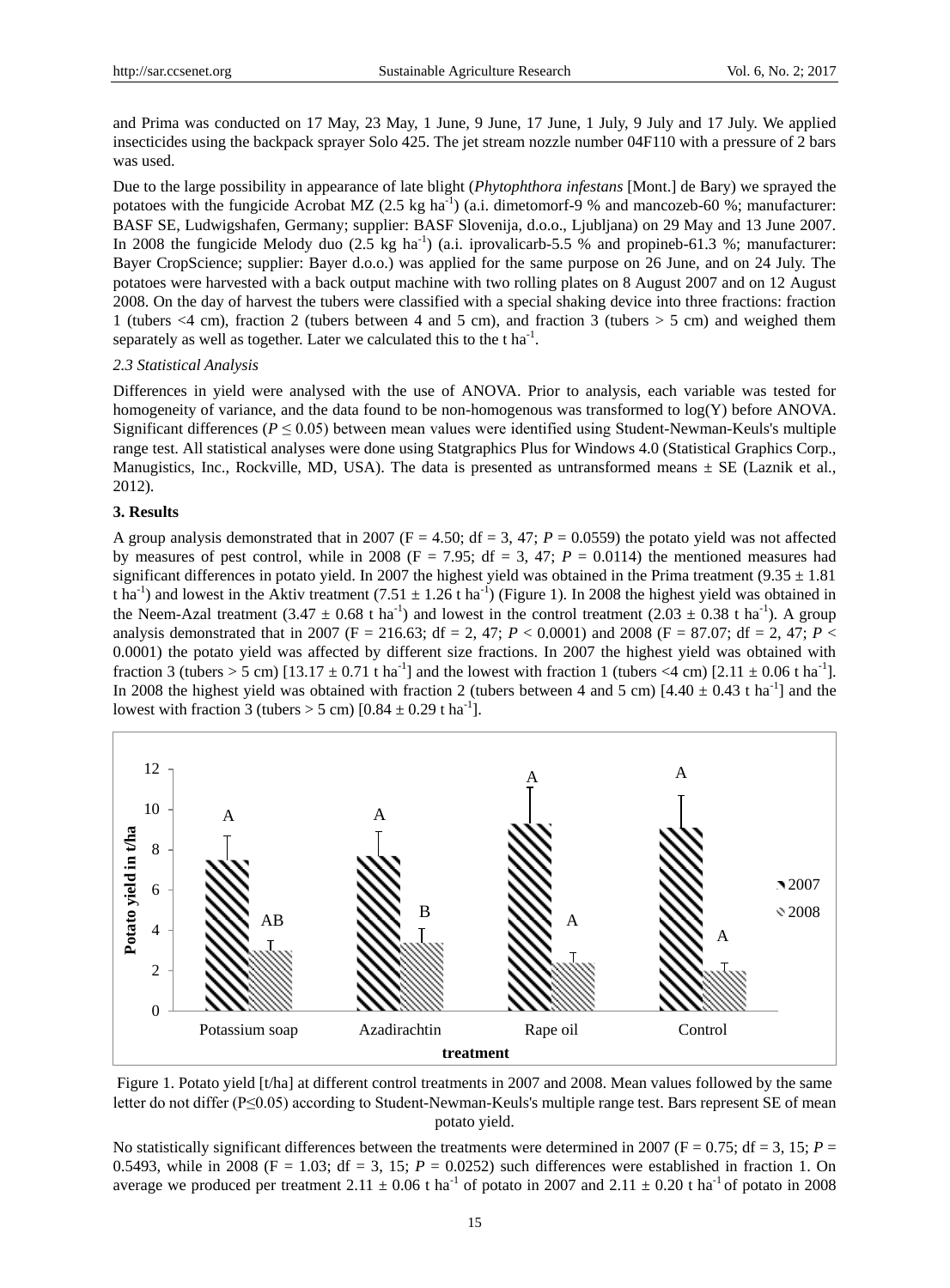(Figures 2-3). In 2007 the yield ranged from 1.94  $\pm 0.12$  t ha<sup>-1</sup> (Aktiv) to 2.20  $\pm 0.16$  t ha<sup>-1</sup> (control treatment). In 2008 the yield ranged from 2.11  $\pm 0.29$  t ha<sup>-1</sup> (Prima) to 2.88  $\pm 0.48$  t ha<sup>-1</sup> (Aktiv).



Figure 2. Potato yield [t/ha] at different fractions and treatments in 2007. Mean values followed by the same letter do not differ (P≤0.05) according to Student-Newman-Keuls's multiple range test. Small letters indicates statistical significant differences between different fractions, big letters indicates statistical significant differences between different control treatments. Bars represent SE of mean potato yield. Fraction 1 (tubers < 4 cm); fraction 2 (tubers between 4 and 5 cm); fraction 3 (tubers  $>$  5 cm)



Figure 3. Potato yield [t/ha] at different fractions and treatments in 2008. Mean values followed by the same letter do not differ (P≤0.05) according to Student-Newman-Keuls's multiple range test. Small letters indicates statistical significant differences between different fractions, big letters indicates statistical significant differences between different control treatments. Bars represent SE of mean potato yield. Fraction 1 (tubers < 4 cm); fraction 2 (tubers between 4 and 5 cm); fraction 3 (tubers  $>$  5 cm)

In 2007 at fraction 2 we determined statistically significant differences between different treatments ( $F = 0.97$ ; df  $= 3$ , 15; *P* = 0.0477) and the values ranged from 8.98  $\pm$  0.89 t ha<sup>-1</sup> (Aktiv) to 11.52  $\pm$  0.92 t ha<sup>-1</sup> (control treatment). The harvested potato as classified in fraction 2, yielded statistically significant differences between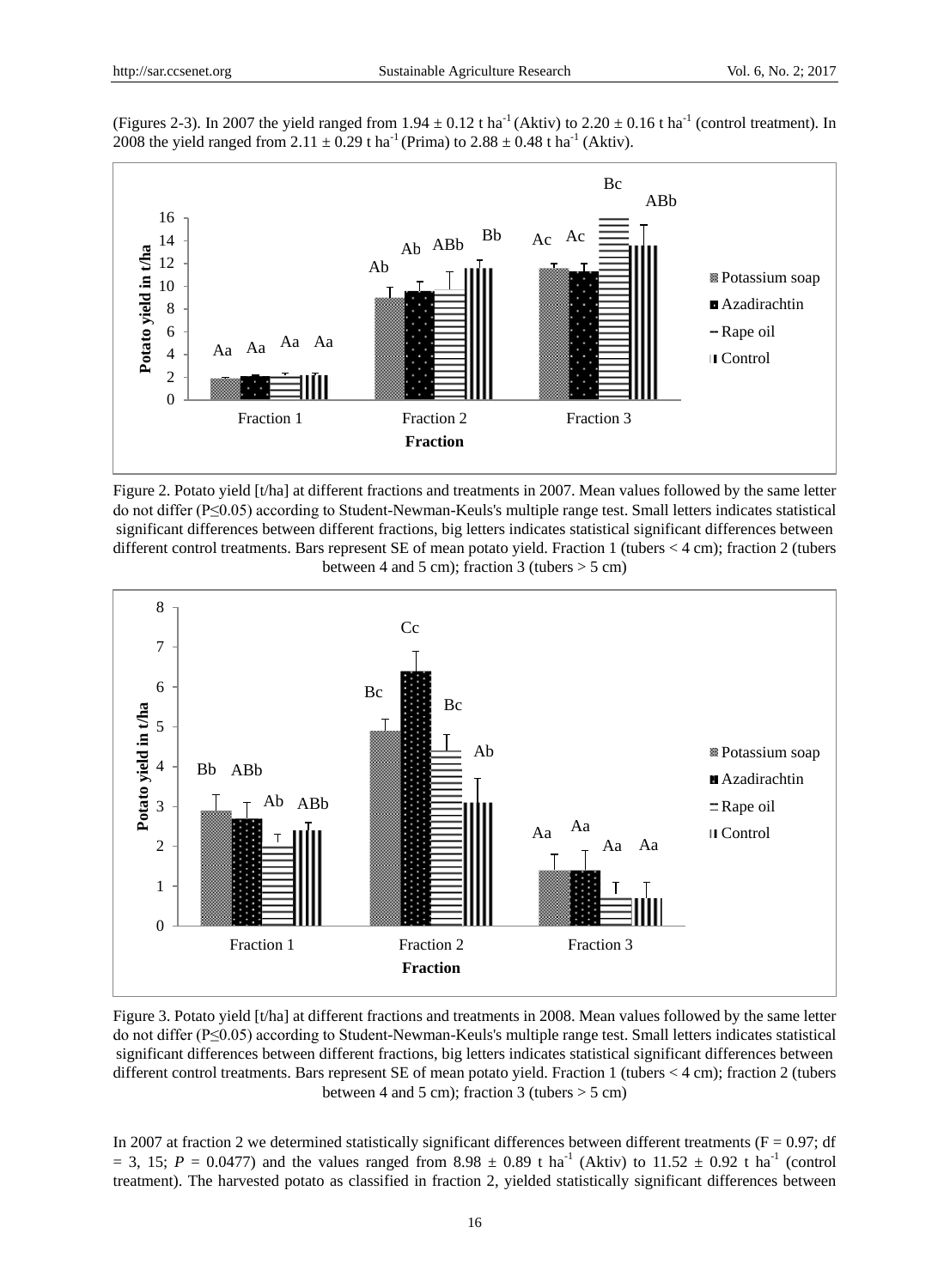the treatments in 2008 (F = 6.45; df = 3, 15;  $P = 0.0127$ ) (Figures 2-3). The highest yield was obtained at treatment Neem Azal (6.35  $\pm$  0.52 t ha<sup>-1</sup>) and the lowest at the control treatment (3.05  $\pm$  0.63 t ha<sup>-1</sup>). On average we produced per treatment 9.93  $\pm 0.53$  t ha<sup>-1</sup> of potato in 2007 and 4.68  $\pm 0.37$  t ha<sup>-1</sup> of potato in 2008 (Figure 4).

The harvested potato as classified in fraction 3, yielded statistically significant differences between the treatments in 2007 (F = 5.31; df = 3, 15;  $P = 0.0221$ ). The highest yield was obtained at treatment Prima (16.18  $\pm$ 1.00 t ha<sup>-1</sup>) and the lowest at the Neem-Azal (11.35  $\pm$  0.73 t ha<sup>-1</sup>). In 2008 at fraction 3 we did not determined statistically significant differences between different treatments ( $F = 0.96$ ; df = 3, 15;  $P = 0.4516$ ) and the values ranged from 0.67  $\pm$  0.36 t ha<sup>-1</sup> (control treatment) to 1.35  $\pm$  0.42 t ha<sup>-1</sup> (Aktiv) (Figures 2-3). On average we produced per treatment  $13.17 \pm 0.70$  t ha<sup>-1</sup> of potato in 2007 and 0.84  $\pm$ 0.29 t ha<sup>-1</sup> of potato in 2008 (Figure 4).





#### **4. Discussion**

Results of our research showed that in 2007 the potato yield was higher than in 2008. The reason for this is that in 2008 we used as planting material the potato from the previous year (Milošević et al., 2008). The degeneration of potato is appeared to be either due to physiological causes or due to infection of tuber-borne viruses (Chandla et al., 2001). Physiological degeneration can be recovered through proper crop management, but degeneration due to virus can hardly be overcome. Thus the degeneration problem of potato seed tubers due to PVY and PLRV is considered to be the most severe constraint to potato cultivation. It is the most tenacious problem of potato seed tubers resulting spontaneous yield deterioration of the crop (Chandla et al., 2001). When compared to some related research, where the yield of the Kondor potato variety was studied (Ábrahám et al., 2006; Musa et al., 2009) we attained poorer results, also due to the use of small amounts of fertilizers and to high population pressure of CPB in our experiment. We gained similar conclusions also in our related previous research (Laznik et al., 2010).

Although reports of earlier studies indicate that several environmentally friendly insecticides could offer an alterantive to chemical control of CPB (Trdan et al., 2007; Hiiesaar et al., 2009; Amiri-Besheli, 2010) our current research confirm such results only partly. Namely in 2008, the potato sprayed twice with azadirachtin, gave the highest yield. Multiple potato treatments with potassium soap and refined rape oil were less efficient and did not gave a satisfactory results. However, it is also important to note that results from laboratory tests are not always comparable to field testing (Cantelo & Nickle, 1992) as the functioning of bioinsecticides in the open is influenced by an extensive list of factors. Hossain et al. (2008) exposed in their research several factors that influence on the efficacy of azadirachtin in the open. Most often, neem products are applied as foliar sprays to control different foliar pests including CPB. Despite the efficacy of foliar application of neem, major drawbacks are addressed: the fast biodegradability of neem is simultaneously an attractive advantage in domestic areas but a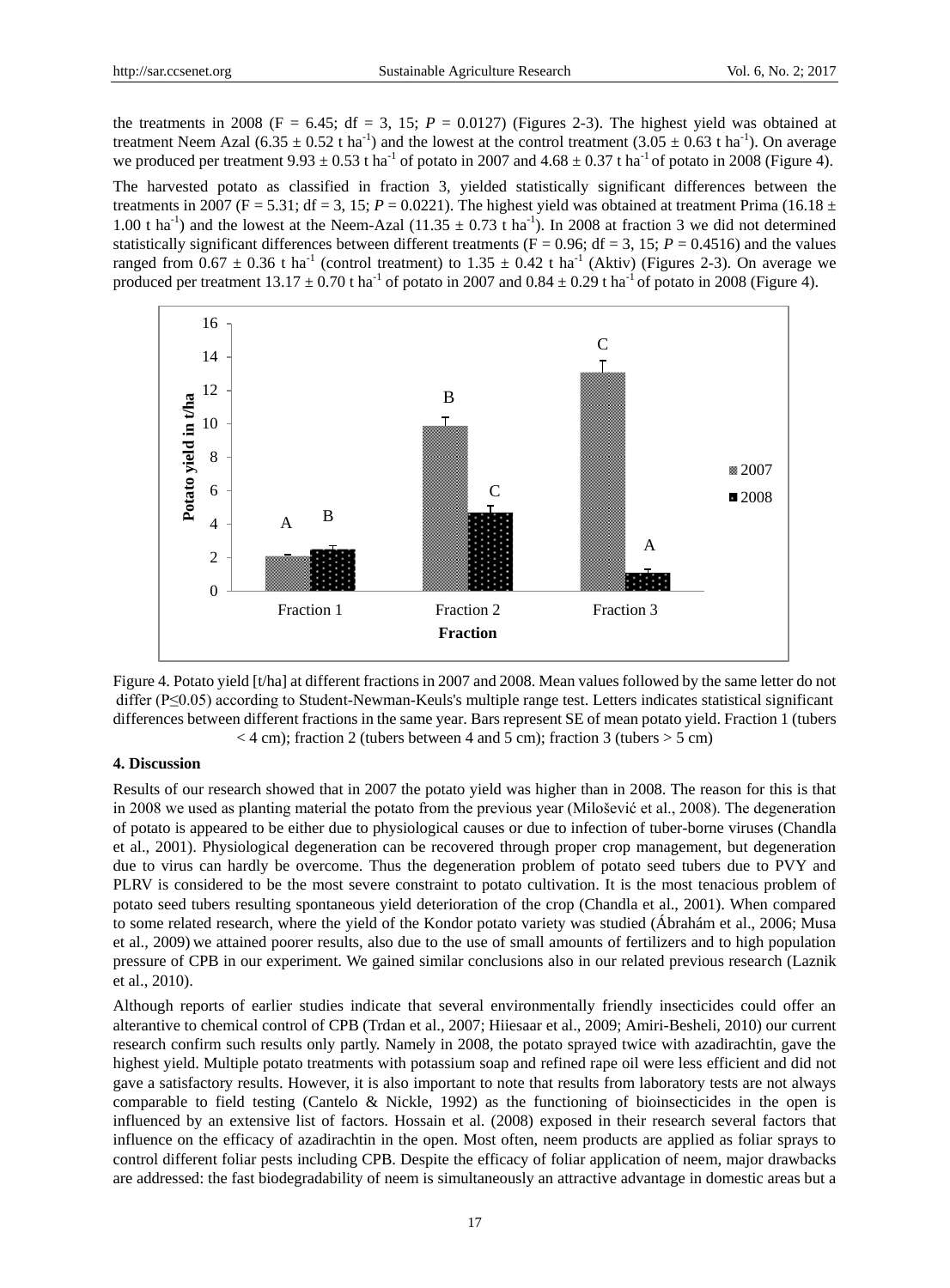hindering drawback where the short persistence lowers efficacy in field applications. In particular UV light, rainfall and perhaps high acidity on treated surfaces of plants cause a fast degradation or the loss of active material sprayed on foliage (Schmutterer, 1990; Johnson et al., 2003). Moreover, it has been addressed in a number of studies that topical applications of azadirachtin solutions with direct contamination of plant dwelling organism can pose a risk to non-taget beneficials such as predators and parasitoids (Krishnaya & Grewal, 2001). Soil applications such as seed dressing or plant substrate treatments could reduce this risk providing that systemic translocation of the active ingredient is possible (Otto, 1996; Thoeming et al., 2003; Kumar et al., 2005).

Our results demonstrate a poor insecticidal activity of potassium soap and refined rape oil, comparable to some previous research (Liu & Stansly, 2000; Amiri-Besheli, 2010). Nevertheless, previous results were based on excellent to perfect coverage obtained with the spray tower or by leaf dips. The contact activity of these materials requires thorough and complete coverage on the leaf surface (Liu & Stansly, 2000). In addition, insecticidal oils and soaps are only active while wet and become ineffective under drying conditions (Butler et al., 1989).

The population density of CPB in our experiment increased with time and majority of damages appeared in the middle of cultivation period of the potato (end of May, in June, and the beginning of July) (Laznik et al., 2010), which resulted in an expected loss of potato. In our research we found that more damaged plants produced a larger number of small tubers and a small number of large tubers.

Total defoliation of potato plants influenced the tuber developments in such a way that potato plants produced more small tubers which were unable to grow in size. We confirmed previously known facts that the size of tubers at the end of the cultivation period depends on the efficiency of controlling larvae and adults of CPB, because of the influence of defoliation on the poorer development of tubers in the soil (Mannan et al., 1992; Kakaty et al., 1992).

Foliar application of environmentally safe insecticides studied in our research did not show satisfying efficacy of controling CPB and their influence on potato yield although the results from a laboratory test (Trdan et al., 2007) were promissing. The low efficacy of tested insecticides could be explained with the rapid degradation under high temperature and UV light (Johnson et al., 2003; Barrek et al., 2004). Therefore, successful use of these materials requires appropriate application methods and environmental conditions. Further research in the field is required to assess more precisely the most effective rate, timing of application and concentration of tested environmentally safe insecticides used under these conditions against CPB.

#### **5. Conclusions**

Results of our research showed that in 2007 the potato yield was higher than in 2008. The reason for this is that in 2008 we used as planting material the potato from the previous year. Our results demonstrate a poor insecticidal activity of potassium soap and refined rape oil, comparable to some previous research. Foliar application of environmentally safe insecticides studied in our research did not show satisfying efficacy of controling CPB and their influence on potato yield although the results from a laboratory test (Trdan et al., 2007) were promissing.

#### **Acknowledgements**

The present work was performed within the programme P4-0013, funded by the Slovenian Research Agency. We thank Assist. Prof. Dragan Žnidarčič, Assist. Prof. Matej Vidrih, Assist. Prof. Filip Vučajnk, Aleksander Bobnar, Janko Rebernik, Boštjan Medved Karničar and Assist. Prof. Ludvik Rozman for technical assistance.

#### **References**

- Ábrahám, E. B., Zsom, E., & Sárvári, M. (2006). The effect of year and irrigation on the yield quantity and quality of the potato. *Journal of Agricultural Science, 24*, 12-16.
- Amiri-Besheli, B. (2010). Efficacy of chlorpyrifos-methyl, metoxyfenozide, spinosad, insecticidal gel, insecticidal soap and mineral oil on citrus leafminer. *Journal of Food, Agriculture & Environment, 8*, 668-671.
- Barrek, S., Paisse, O., & Grenier-Loustalot, M. F. (2004). Analysis of neem oils by LC-MS and degradation kinetics of azadirachtin-A in a controlled environment – characterization of degradation products by HPLC-MS-MS. *Analytical and Boanalytical Chemistry, 378*, 753-763. https://doi.org/10.1007/s00216-003-2377-0

Berry, R. E., Liu, J., & Reed, G. (1997). Comparison of endemic and exotic entomopathogenic nematode species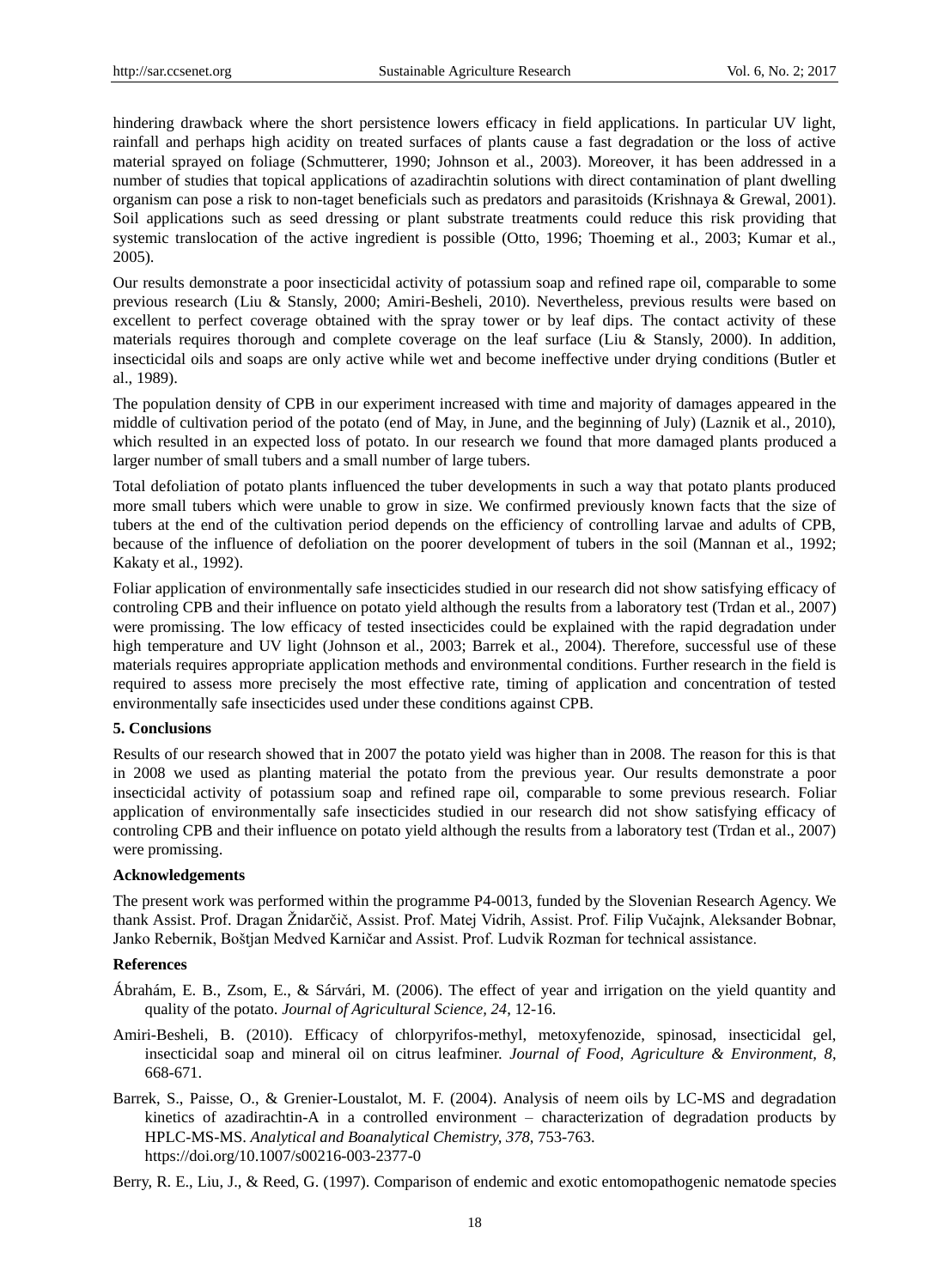for control of Colorado potato beetle (Coleoptera: Chrysomelidae). *Journal of Economic Entomology, 90,* 1528-1533. https://doi.org/10.1093/jee/90.6.1528

- Butler, Jr. G. D., Coudriet, D. L., & Henneberry, T. J. (1989). Sweetpotato to whitefly: host plant preference and repellent effect of plant-derived oils on cotton, squash, lettuce and cantaloupe. *Southwestern Entomologist, 14*, 9-16.
- Butler, Jr. G. D., Puri, S. N., & Henneberry, T. J. (1991). Plant-derived oil and detergent solutions as control agents for *Bemisia tabaci* and *Aphis gossypii* on cotton. *Southwestern Entomologist, 16*, 331-337.
- Cantelo, W. W., & Nickle, W. R. (1992). Susceptibility of prepupae of the Colorado potato beetle (Coleoptera: Chrysomelidae) to entomopathogenic nematodes (Rhabditida: Steinernematidae, Heterorhabditidae). *Journal of Entomological Science, 27*, 37-43.
- Chandla, V. K., Shiv, K., Singh, M. N., Verma, K. D., Khurana, S. M. P., Kumar, S., & Pandey, S. K. (2001). Role of aphids in degeneration of seed stocks in the higher hills. *Journal of Indian Potato Association, 28*, 117-118.
- Fournier, V., & Brodeur, J. (2000). Dose-Response Susceptibility of Pest Aphids (Homoptera: Aphididae) and their Control on Hydroponically Grown Lettuce with the Entomopathogenic Fungus *Verticillium lecanii*, Azadirachtin, and Insecticidal Soap. *Environmental Entomology, 29*, 568-578. https://doi.org/10.1603/0046-225X-29.3.568
- Fulton, B. B. (1930). The relation of evaporation to killing efficiency of soap solutions on the harlequin bug and other insects. *Journal of Economic Entomology, 23*, 625-630. https://doi.org/10.1093/jee/23.3.625
- Gill, J. S., & Lewis, C. T. (1971). Systemic action of an insect feeding deterrent. Nature 232:625-630. https://doi.org/10.1038/232402a0
- Hiiesaar, K., Švilponis, E., Metspalu, L., Jõgar, K., Mänd, M., Luik, A., & Karise, R. (2009). Influence of Neem-Azal T/S on feeding activity of Colorado Potato Beetles (*Leptinotarsa decemlineata* Say). *Agronomy Research, 7*, 251-256.
- Hossain, M. B., Poehling, H.-M., Thöming, G., & Borgemeister, C. (2008). Effects of soil application of neem (NeemAzal®-U) on different life stages of *Liriomyza sativae (*Diptera: Agromyzidae) on tomato in the humid tropics. *Journal of Plant Diseases and Protection, 115*, 80-87. https://doi.org/10.1007/BF03356243
- Immaraju, J. A. (1998). The commercial use of azadirachtin and its integration into viable pest control programmes. *Pesticide Science, 54*, 285-289. https://doi.org/10.1002/(SICI)1096-9063(1998110)54:3<285::AID-PS802>3.0.CO;2-E
- Johnson, S., Dureja, P., & Dhingra, S. (2003). Photostabilizers for azadirachtin-A (a neem-based pesticide). *Journal of Environmental Science and Health, 38*, 451-462. https://doi.org/10.1081/PFC-120021665
- Kakaty, B. M., Thamburaj, S., & Stalin, P. (1992). Study on the growth and yield of sweet potato at different stages of harvest. *Journal of Root Crops, 18*, 73-76.
- Koehler, C. S., Barclay, L. W., & Kretchun, T. M. (1983). Soaps as insecticides. *California Agriculture, 37*, 11-12.
- Krishnaya, P. V., & Grewal, P. S. (2001). Effects of neem and selected fungicides on viability and virulence of the entomopathogenic nematode *Steinernema feltiae*. *Biocontrol Science and Technology, 12*, 259-266. https://doi.org/10.1080/09583150210388
- Kumar, P., Poehling, H.-M., & Borgemeister, C. (2005). Effects of different application methods of azadirachtin against sweetpotato whitefly *Bemisia tabaci* Gennadius (Hom.: Aleyrodidae) on tomato plants. *Journal of Applied Entomology, 129*, 489-497. https://doi.org/10.1111/j.1439-0418.2005.01009.x
- Laznik,  $\check{Z}$ ., Bohinc, T., Vidrih, M., & Trdan, S. (2012). Testing the suitability of three herbs as intercrops against the *Allium* leaf miner (*Phytomyza gymnostoma* Loew, Diptera, Agromyzidae) in onion production. *Journal of Food, Agriculture and Environment, 10*, 751-755.
- Laznik, Z., Tóth, T., Lakatos, T., Vidrih, M., & Trdan, S. (2010). Control of the Colorado potato beetle (*Leptinotarsa decemlineata* [Say]) on potato under field conditions: a comparison of the efficacy of foliar application of two strains of *Steinernema feltiae* (Filipjev) and spraying with thiametoxam. *Journal of Plant Diseases and Protection, 117*, 129-135. https://doi.org/10.1007/BF03356348
- Liang, G., & Liu, T.-X. (2002). Reppelency of a kaolin particle film, Surround, and a mineral oil, SunSpray oil,